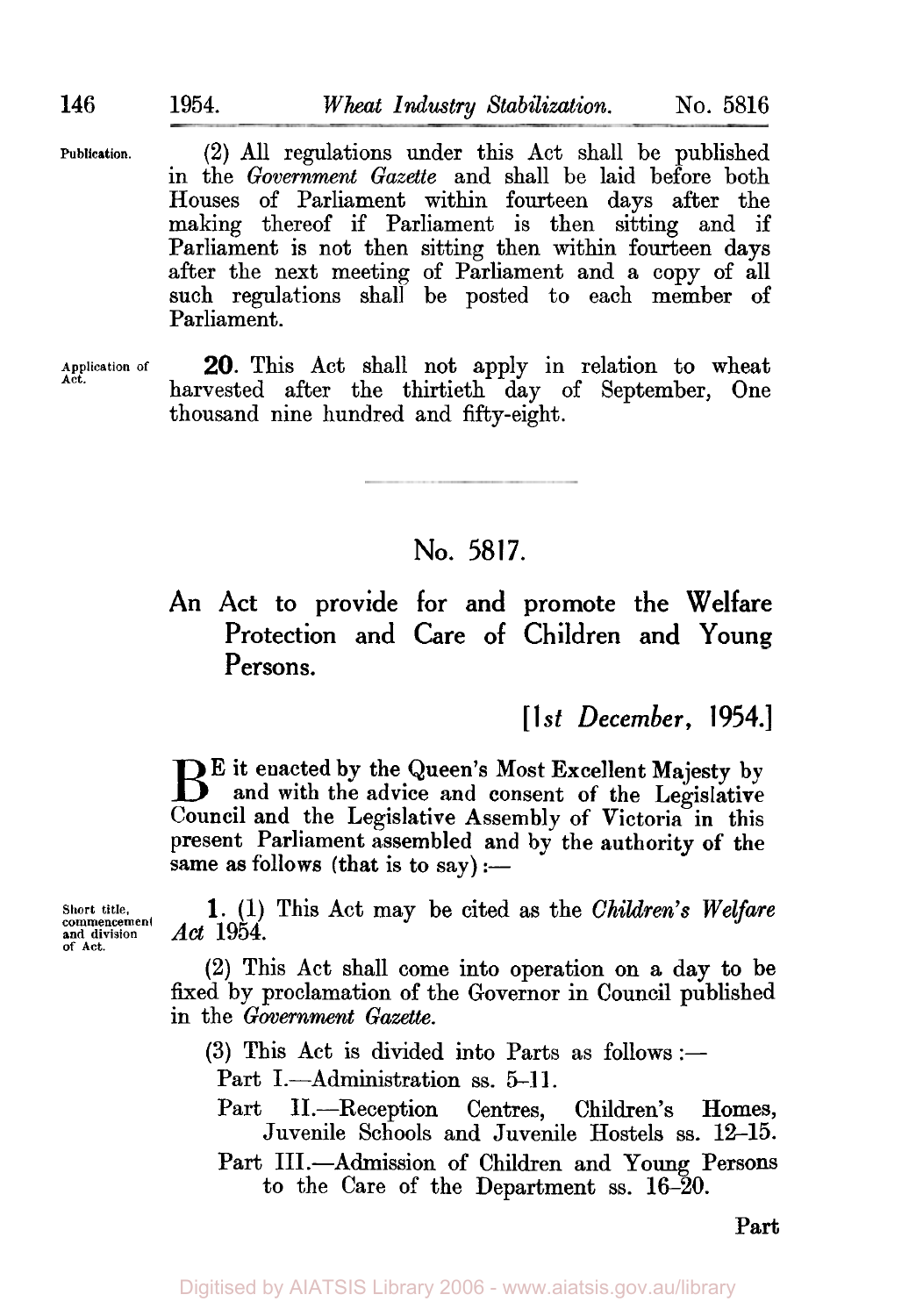- Part IV.-Guardianship Placement and Management of Children and Young Persons Admitted or Committed to the Care of the Department SS. 21-29.
- Part V.-Allowances for Children in Necessitous Circumstances ss. 30-41.
- Part VI.-Liability of Parents for Maintenance SS. 42-56.
- Part VII.---Infant Life Protection ss. 57-67.

Part VIII.-Employment of Children ss. 68-69.

Part IX.—Miscellaneous Provisions ss. 70-77.

2. (1) The Acts mentioned in the Schedule to this **Repeals and amendments.**  Act to the extent thereby expressed to be repealed or schedule. amended are hereby repealed or amended accordingly.

implication provided- (2) Except as in this Act expressly or by necessary

- *(a)* all persons things and circumstances appointed or created by or under any of the repealed Acts or existing or continuing under any **of**  such Acts immediately before the commencement of this Act shall under and subject to this Act continue to have the same status operation and effect as they respectively would have had if such Acts had not been so repealed;
- *(b)* in particular and without affecting the generality of the foregoing paragraph such repeal shall not disturb the continuity of status operation or effect of any appointment application complaint declaration order regulation transfer certificate notice registration roll security summons warrant committal surety bond **or** recognizance made issued granted entered into or executed or any liability civil **or** criminal incurred or any right acquired or any matter **or** thing done under any of such Acts before the commencement of this Act.

**3.** (1) In this Act unless inconsistent with the context **Interpretation.**  or subject-matter-

**Comp. No. 3654.** 

" Child " (except in Part VI. of this Act) means- "Child."

*(a)* until the day fixed by proclamation under section three of the *Education Act* 1943- **No. 4993 s. 3.** a person under the age of fourteen years ;

*(b)* **on**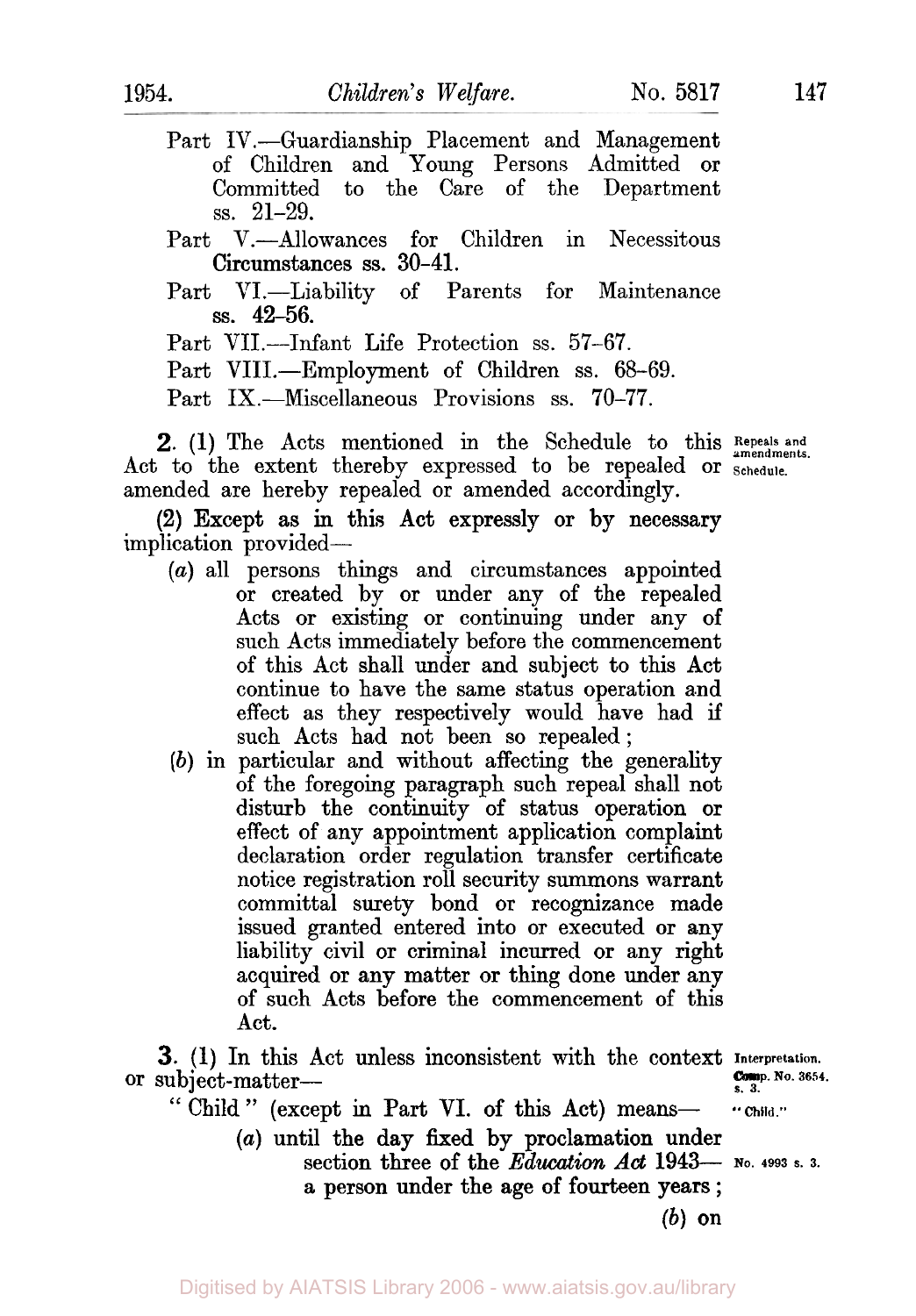- 
- " **Part."**
- '' **Prescribed.'**
- " **Regulatlons."**

" **Ward of the Children's Welfare Department."** 

**\*\*Young**  person.

**and young committed to schools or**  references to<br>references to<br>committal to<br>the care of the<br>Children's **Welfare** 

**and references for Neglected Secretary or a**  (b) on and after the said day-a person under the age of fifteen years.

" **Department."** " Department " means Children's Welfare Department.

'' **Director.''** " Director " means Director of Children's Welfare appointed pursuant to this Act.

" Part " means Part of this Act.

- " Prescribed " means prescribed by the regulations.
- " Regulations " means regulations made under this Act.
- " Ward of the Children's Welfare Department " and " ward of the Department" means one of whose person and estate the Director is guardian under the provisions of this Act.
- " Young person " means--
	- *(a)* until the day fixed by proclamation under section three of the *Education Act* **1943**  a person of or over the age of fourteen years and under the age **of** seventeen years ;
	- *(b)* on and after the said day-a person of or over the age of fifteen years and under the age of seventeen years.

**As to children (2)** Where a child or young person is pursuant to the **persons** *Crimes Act* **1928** or the *Children's Court Act* **1928** committed **reformatory** to a juvenile school or was before the commencement of **givenile schools** this Act committed to a reformatory school under either **construction of references to of** those Acts the child or young person shall also be deemed for the purposes of this Act to be or to have been committed to the care of the Children's Welfare **Department.** Department ; and references in this Act to committal of a child or young person to the care of the Department shall be read and construed accordingly.

**Construction 4.** Unless the context otherwise requires any reference occurring in any Act or in any Order in Council by-law regulation deed contract application list order complaint exected child declaration transfer certificate security summons warrant in Acts<br>
documents,  $\alpha_c$  bond recognizance or other instrument or any other documents,  $\&c$ . bond recognizance or other instrument comp. No. 3654 document whatsoever document whatsoever- **Comp. No. 3654 s. 3.** 

> *(a)* to the " Department for Neglected Children " or any like expression shall be deemed and taken to refer to and mean the Children's Welfare Department ;

(b) **to**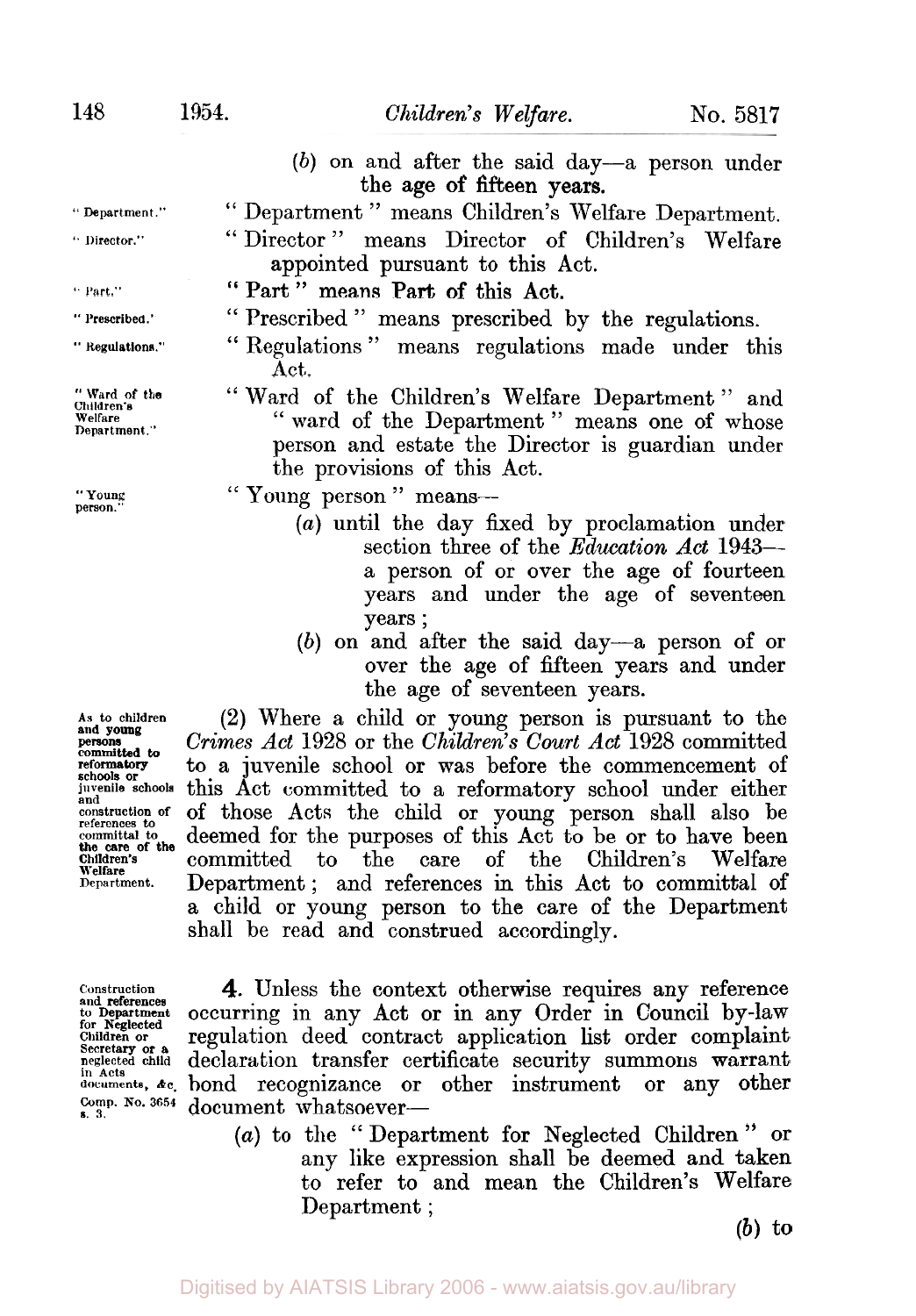mean the Director of Children's Welfare; **(c)** to a " neglected child " shall be deemed and taken to refer to and mean a child or young person in need of care and protection under this Act.

## PART I.-ADMINISTRATION.

5. For the purposes of this Act there shall subject to **Departmental officers.** the Public Service Acts be appointed or employed a Director **Comp. No. <sup>3654</sup>** of Children's Welfare a deputy director and such other officers s. 9. and employés as are necessary.

**6.** It shall be the duty of the Director under the direction puty of of the Minister to carry into operation the provisions of **Comp. No. 3654 R.** *9.*  this Act so far as the execution thereof is not expressly committed to any other person.

- 7. (1) The deputy director-
	- (a) shall under the control of the Director have and  $\frac{c_{\text{bmp, No. 5771}}}{c_{\text{bmp, No. 5771}}}$ may exercise such powers functions or duties (whether statutory or otherwise) of the Director as with the approval of the Minister are from time to time assigned to him in writing by the Director either generally or in any particular case ;
- *(b)* shall act in the place of the Director in the case of illness absence or temporary incapacity of the Director.

(2) All acts matters and things done or performed by such deputy director pursuant to this section shall for all purposes have the same force and effect as if done **or**  performed by the Director.

the thirtieth day of June in each year to submit to the **Comp. No. 3654** Minister a report as to proceedings under this Act during **ss. 10, 118.**  the preceding year and in such a report he shall include a statement indicating the average *per capita* cost of maintaining children and young persons during the preceding financial year in reception centres, children's homes and juvenile schools respectively and such particulars as the Minister directs to be included therein. *2228/55.-6* **(2)** The **8. (1)** It shall be the duty of the Director on **or** before **Annual report by Director.** 

**Duties, &c., of deputy director.**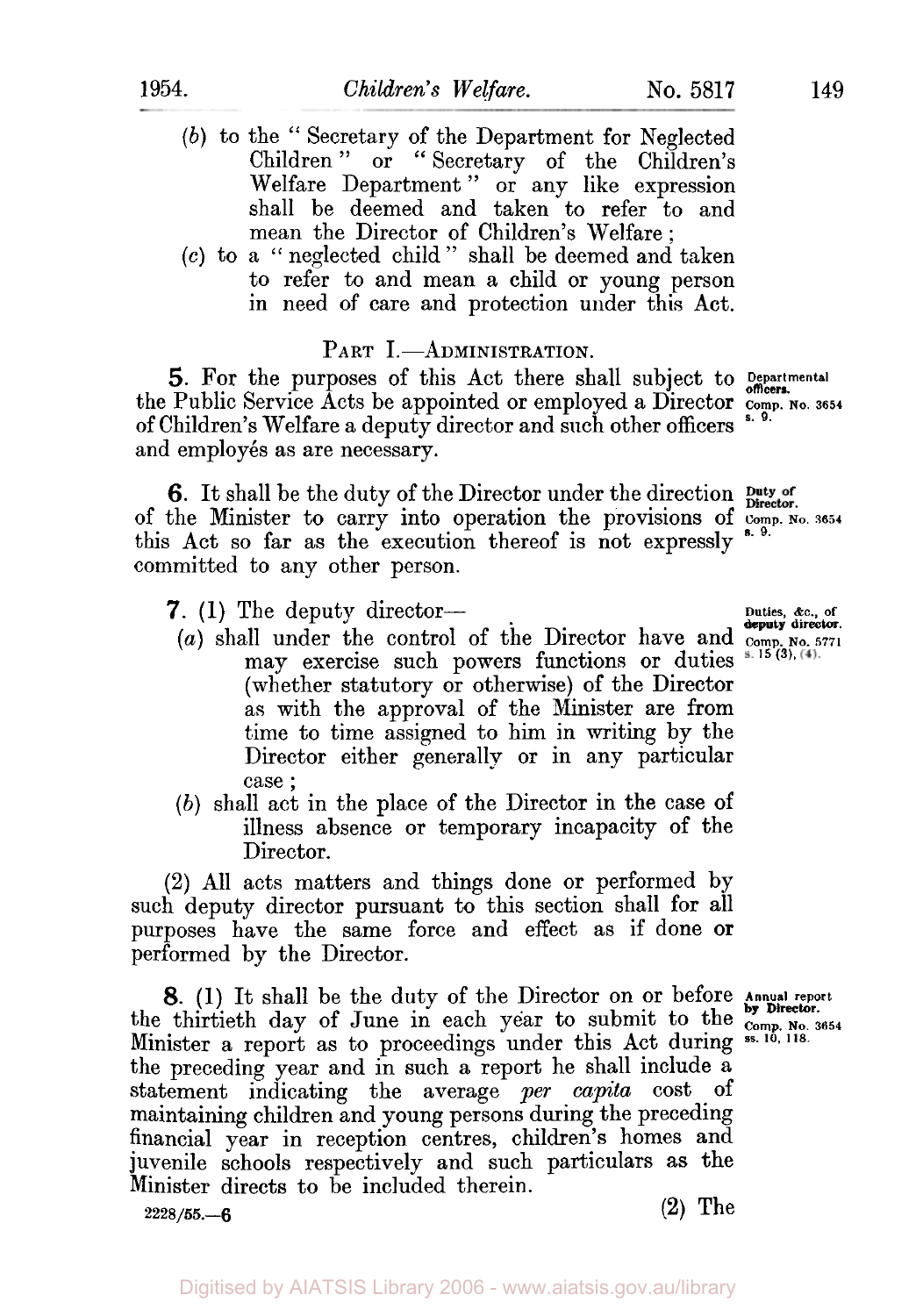**(2)** The Minister shall cause such report to be laid before both Houses of Parliament within three weeks after receiving the same if Parliament is then sitting or if Parliament is not then sitting then within three weeks after the next assembling of Parliament.

**Welfare officers and visitors.** 

**9.** For the purposes of this Act the Minister may appoint **for** periods respectively not exceeding three years and may at any time remove-

- *(a)* persons to be honorary welfare officers to carry out such duties as are prescribed ;
- *(b)* persons (not being officers or employés of the Department) to be visitors to approved children's homes approved juvenile schools and approved juvenile hostels.

**10. (1)** For the purposes of this Act the Minister shall constitute a Children's Welfare Advisory Council consisting of not more than ten members.

**(2)** Of such members two shall be persons selected by the Minister from a panel of not less than four names submitted by the body known as the Victorian Council of Social Service and two shall be persons selected by the Minister from a panel of not less than four names submitted by the body known as the Children's Welfare Association of Victoria but in default of the submission of a panel within fourteen days after a request by the Minister in that behalf the Minister may appoint any persons to be members notwithstanding that the panel had not been submitted.

**(3)** The Minister may at any time remove any member of the Advisory Council and may appoint an eligible person to fill any casual vacancy in the membership of the Council.

**(4)** The members of the Advisory Council shall subject to this Act hold office for such respective terms (not exceeding in any case three years) as the Minister appoints and shall be eligible for re-appointment.

(5) The Minister may appoint one of such members to be chairman of the Advisory Council and such member shall hold office as chairman for a term of twelve months and shall **be** eligible for re-appointment as chairman.

**(6) The** 

**Constitution and functions of Children's Welfare Advisory Council. comp. No. 5769 s. 93.**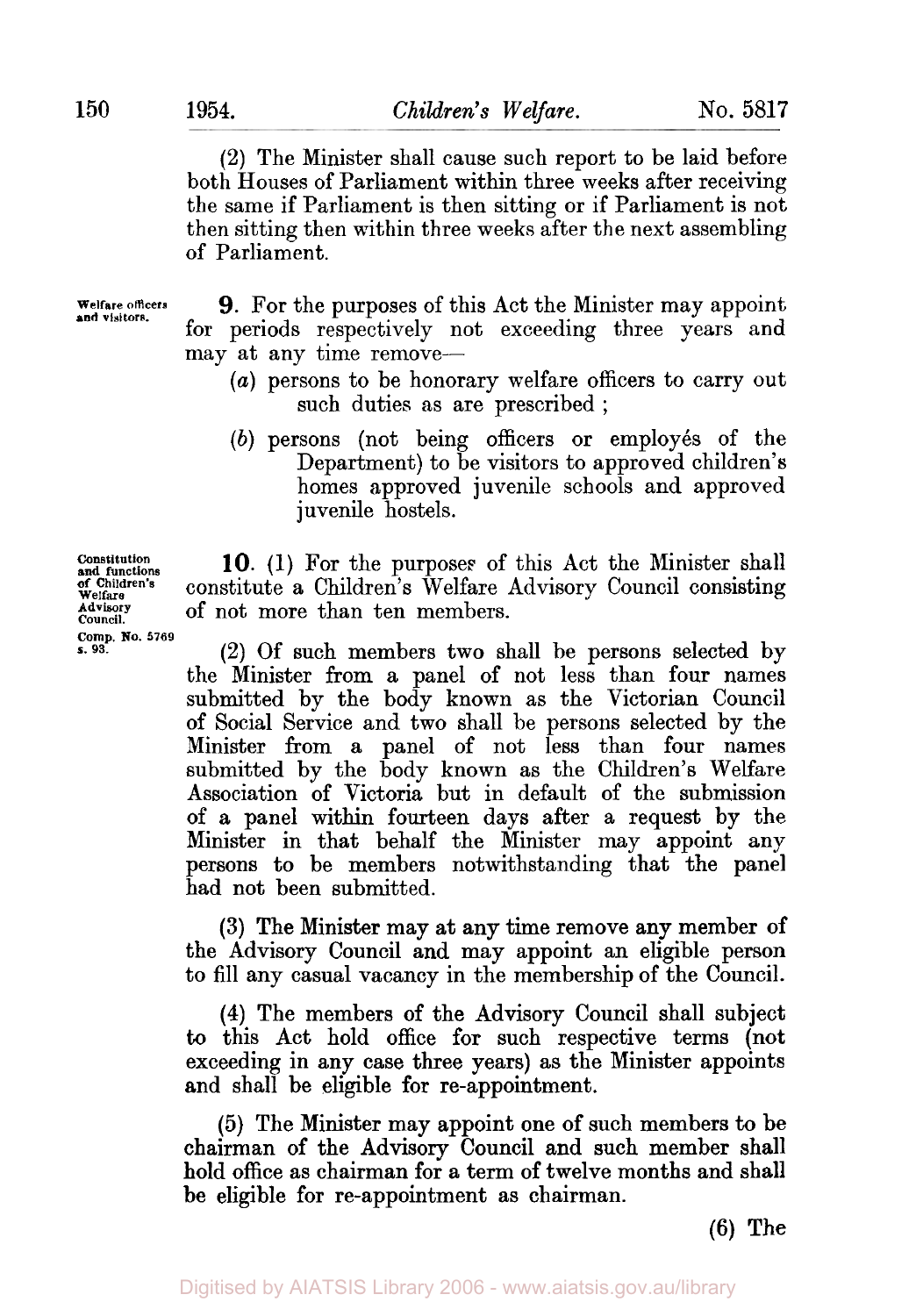(6) The secretary of the Advisory Council shall be an officer of the Children's Welfare Department selected by the Minister.

**(7)** Meetings of the Advisory Council shall be convened and conducted as prescribed but the regulations shall require that not less than ten meetings shall be convened in each year.

(8) The members of the Advisory Council shall not as such be subject to the Public Service Acts.

**(9)** Each member of the Advisory Council shall be paid such fees and travelling allowances as are prescribed.

- $(10)$  The functions of the Advisory Council shall be-
	- *(a)* to advise the Minister on any alterations **in** practice and procedure considered desirable from time to time for the welfare protection and care **of**  children and young persons under this Act; and
	- *(b)* to report on any matter of a like **or** allied nature referred to it by the Minister or on any matter on which it is authorized to report by this Act.

11. All courts judges and persons acting judicially Judicial notice shall take judicial notice of the signature of the Minister *signatures*. the Director and the deputy director to every document  $S_{s, 17}^{Comp. No. 3654}$ authorized or required to be signed for the purposes of this Act.

**Council of** 

PART II.-RECEPTION CENTRES, CHILDREN'S HOMES, JUVENILE SCHOOLS AND JUVENILE HOSTELS.

12. For the purposes of this Act the Governor in Council **Provision for** *Gazette* establish or abolish—<br>(a) reception centres for the accommodation and entires,<br>entres, may from time to time by Order published in the *Government* 

- (a) reception centres for the accommodation and **children's**<br>maintenance of children or young persons—<br>(i) a lumitted to the care of the Children's <sup>buyenile</sup> hostels. maintenance of children or young persons-
	- (i) admitted to the care of the Children's Welfare Department ;
	- (ii) taken to or placed in such centres pursuant to the *Crimes* Act 1928 or the *Children's Court Act* 1928;
	- (iii) in respect of whom protection applications pursuant to Part III. **of** this Act have been made ;

*(b)* children's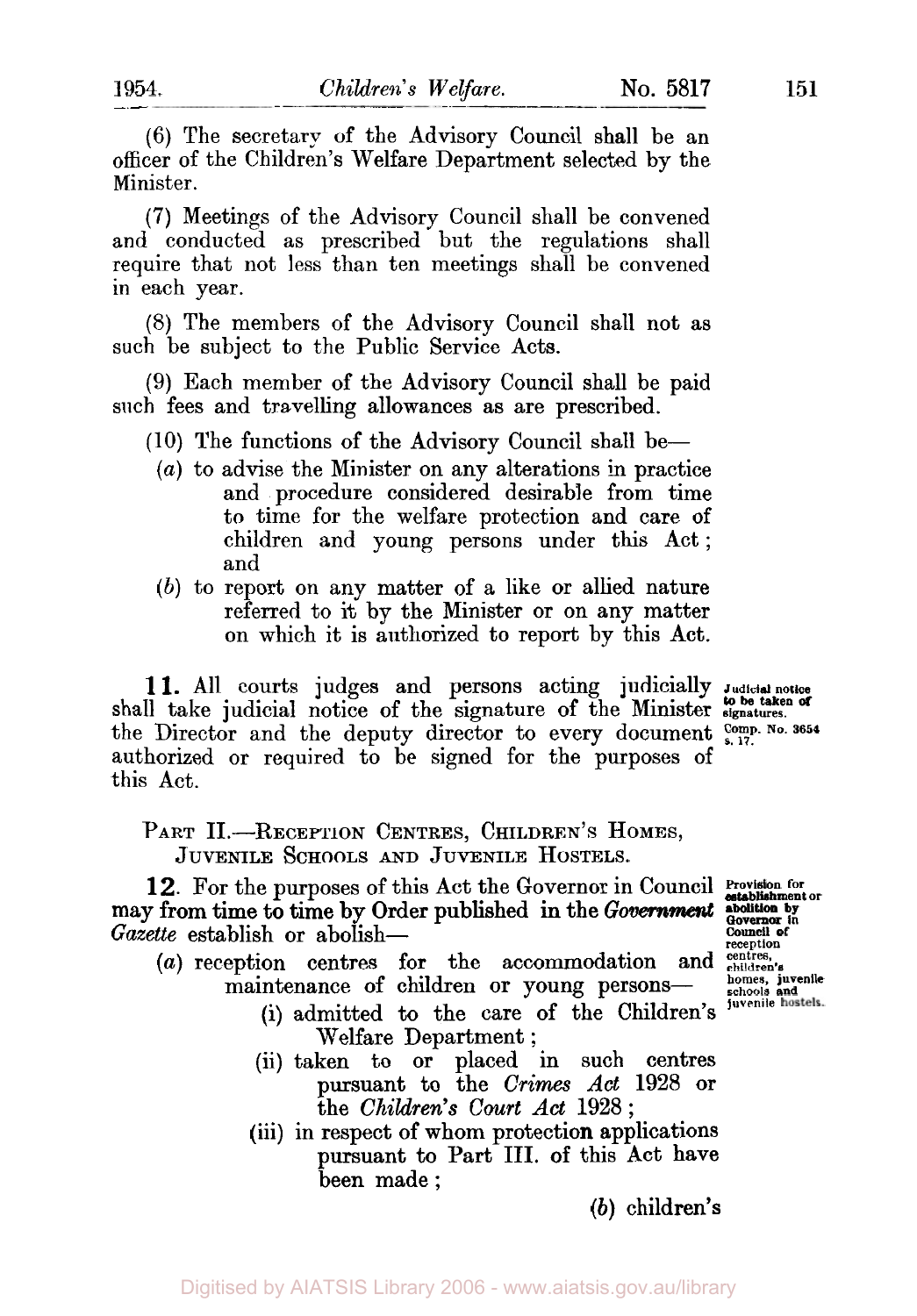- *(b)* children's homes for the care and welfare of children or young persons admitted to the care of the Children's Welfare Department ;
- $(c)$  juvenile schools for the care and welfare of-
	- (i) juvenile offenders committed to juvenile schools or to the care of the Children's Department pursuant Division two of Part II. of the *Crimes Act* 1928; and
	- (ii) children and young persons admitted or committed to the care of the Children's Welfare Department who in the opinion of the Director are in need of special adjustment training ;
- *(d)* juvenile hostels for the accommodation and supervision of young persons engaged in employment who are wards of the Department or have been inmates of a reception centre, children's home or juvenile school.

Houses, &c.,<br>where children<br>cared **cared for apart from their established or parents to be a proved under** 

**13.** (1) No person other than a legal guardian shall, for the purpose of caring for any children apart from their parents, for payment or reward retain in or receive into any house or any orphanage home hostel or like institution or **Act.** establishment more than three children unless that house orphanage home hostel institution or establishment is a reception centre, children's home, **or** juvenile school established **or** approved under this Act.

**of section.** 

(2) Nothing in the last preceding sub-section shall apply to-

- *(a)* any house institution or establishment which and the occupant of which is registered under Part VII. of this Act ;
- *(b)* any institution or establishment conducted wholly for educational purposes **or** as a hospital or convalescent home ;
- *(c)* any private house (including **a** boarding-house) where children are temporarily accommodated for a period of not more than three months;
- *(d)* any house or establishment exempted from the operation of the said sub-section by the Minister.

**(3)** Nothing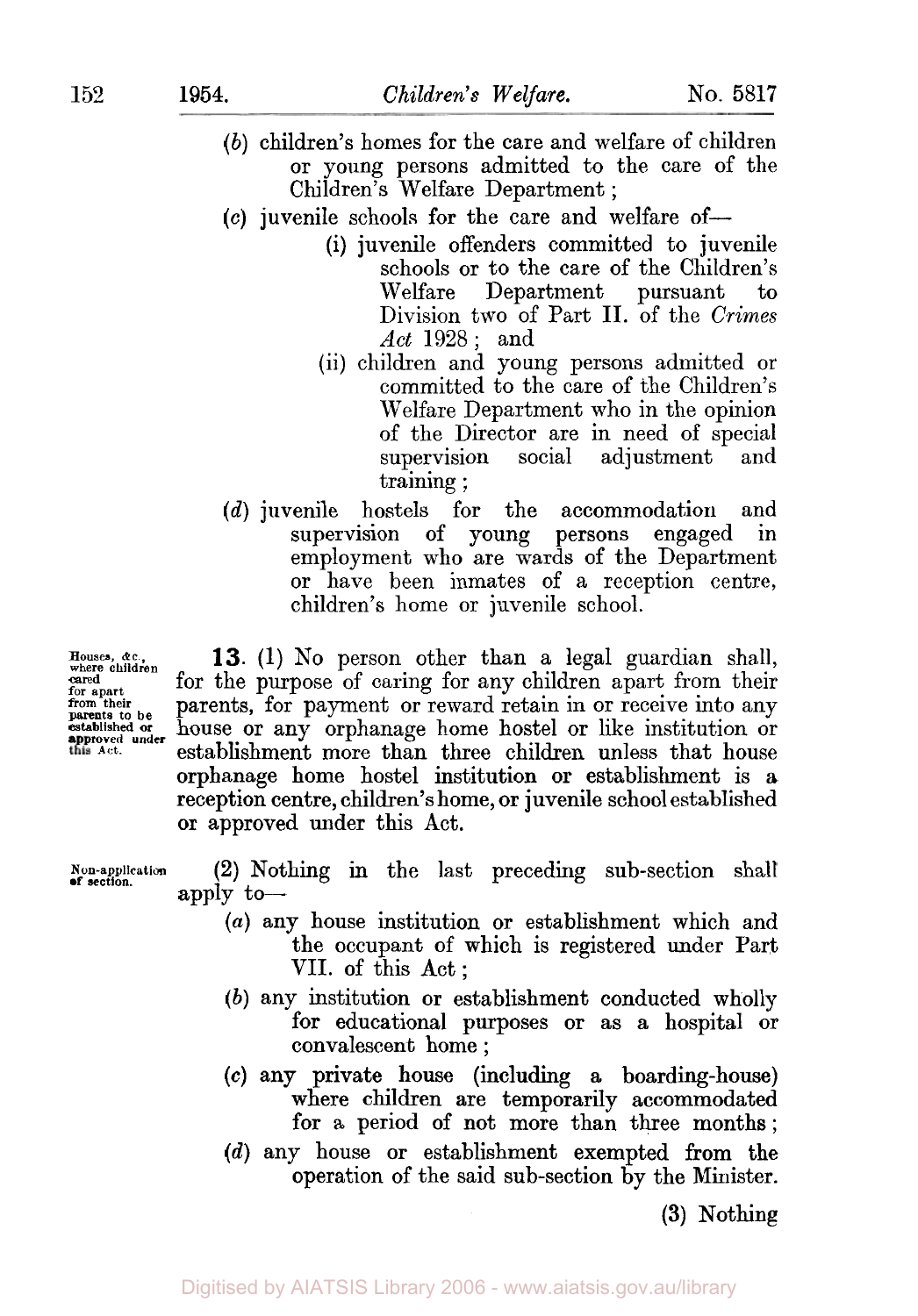**(3)** Nothing in this section shall be deemed to excuse any person from complying with the requirements of section sixty-seven of this Act.

by the person or organization conducting or proposing *approved children's*  for, the Minister may for the purposes of this Act-14. (1) Upon application in the prescribed form made Declaration by to conduct a home, school or hostel hereinafter provided homes, **juvenile** 

(a) declare as an approved children's home, any <sup>of declaration</sup>. existing or proposed orphanage home for children or like institution or establishment which is or is to be conducted by any person or organization for the purpose of caring, whether gratuitously or otherwise, for children or young persons apart from their parents or guardians :

Provided that the Minister shall not have power to declare as an approved children's home any institution or establishment conducted wholly for educational purposes or as a hospital or convalescent home ;

- *(b)* declare as an approved juvenile school, any existing or proposed school or like institution or establishment which is or is to be conducted by any person or organization for the purpose of providing for and promoting the welfare and care of-
	- (i) juvenile offenders committed to the care of the Children's Welfare Department ; and
	- (ii) young persons admitted or committed to the care of the Children's Welfare Department who in the opinion of the Director are in need of special supervision social adjustment and training ;
- *(c)* declare as an approved juvenile hostel, any existing or proposed hostel or like institution which is **or**  is to be conducted by any person or organization for the accommodation and supervision of young persons engaged in employment who are wards of the Department or have been inmates **of a**  reception centre, children's home or juvenile school :

Provided that no such application **or** declaration shall be necessary in any case to which sub-sections **(3) or (4)** of section seventy-seven of this Act apply. **(2) The**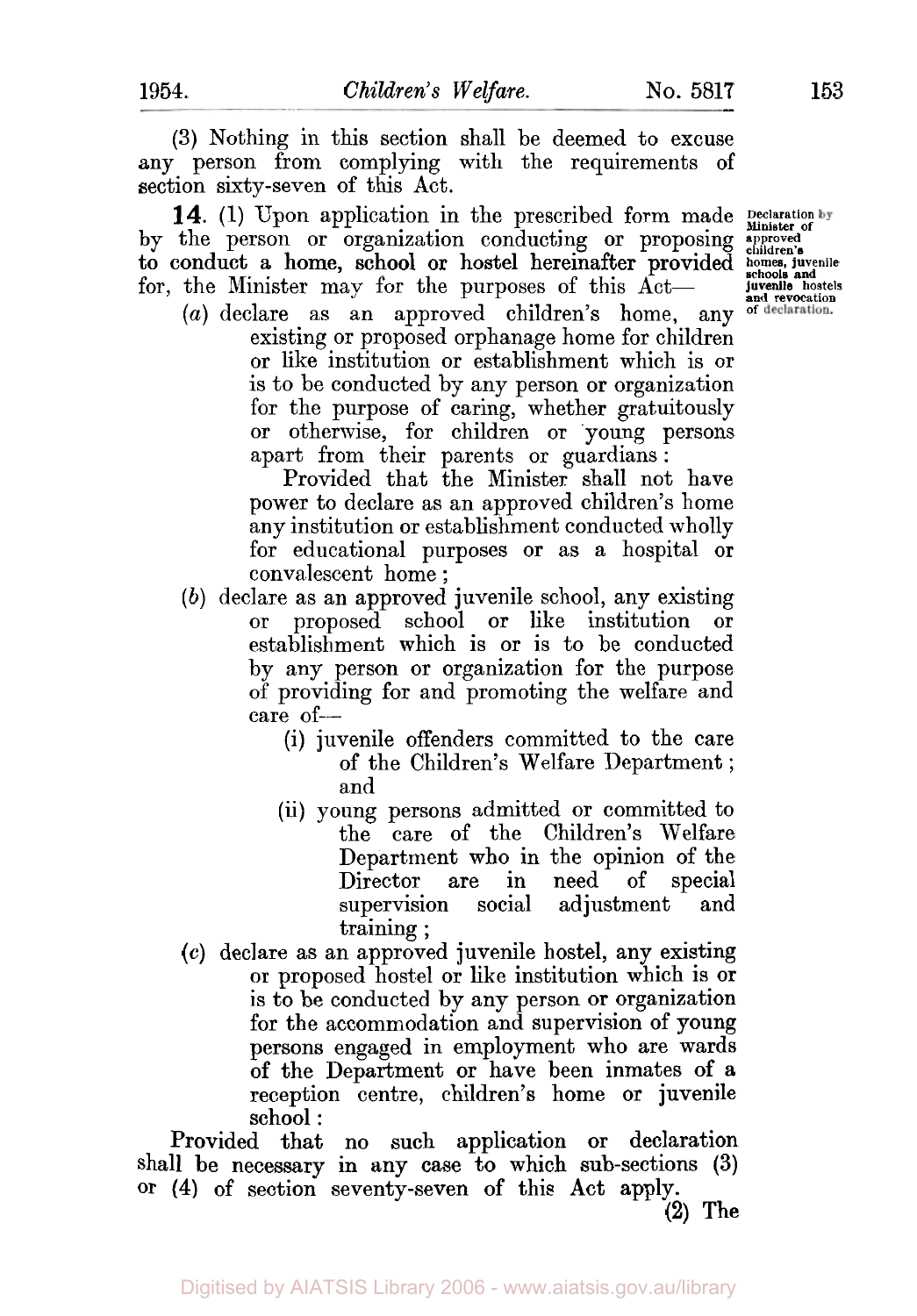**(2)** The Minister may after considering any relevant report made by the Children's Welfare Advisory Council revoke any declaration made as aforesaid if he is satisfied that the controlling authority of any such home school or hostel is unable or fails to maintain adequate standards for the care and welfare of the inmates.

**(3)** On the revocation of a declaration the Director shall-

- *(a)* transfer those of the inmates of such home school or hostel who are wards of the Children's Welfare Department to some appropriate institution established or approved under this Act ;
- *(b)* deal with those of the inmates who are not wards of the Children's Welfare Department-
	- (i) by restoring them to the custody of their parents guardians or other persons on whose applications they were admitted to any such home school or hostel ; or
	- (ii) by transferring them to another home school or hostel with the approval of their parents guardians or other persons as aforesaid ; or
	- (iii) by causing applications to be made to the Children's Court that they be admitted to the care of the Children's Welfare Department, and the Court may grant or refuse any such application and make an order accordingly.

**(4)** Notice of every declaration and of every revocation of a declaration by the Minister under this section shall be published in the *Government Gazette.* 

**Inspection or approved Chlldren's homes, juvenile schools and juvenile hostels.** 

**15. (1)** The Director or any officer authorized by **him**  or any member of the Children's Welfare Advisory Council **may** at **any** time visit any approved children's home or approved juvenile school or approved juvenile hostel and make such examinations and inspections **as** appear to be necessary regarding the state and management thereof **and** the condition and treatment of the inmates but nothing in

this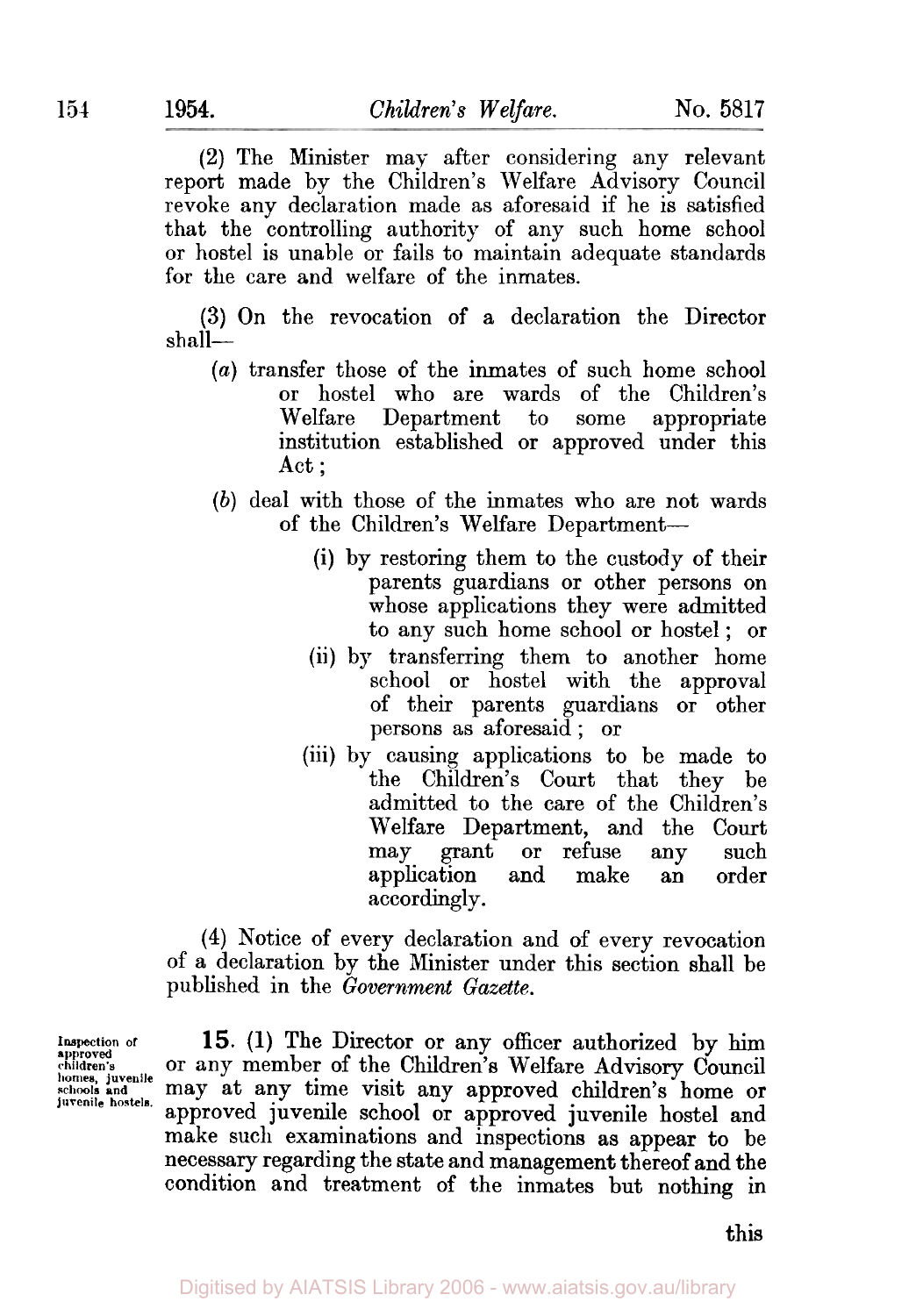this sub-section shall be deemed to confer on the Director or any such officer or member any power to examine or inspect the personal record kept at such home school or hostel of any inmate who is not a ward of the Department.

**(2)** The person in charge of such home school or hostel shall afford the Director or such officer or member all reasonable facilities for such examinations and inspections.

## PART III.-ADMISSION OF CHILDREN AND YOUNG PERSONS TO THE CARE OF THE DEPARTMENT.

**16.** Every child or young person who answers to any *Children and young persons*  of the following descriptions shall be deemed to be a child deemed of care and or young person in need of care and protection, that is to **protection.**<br>
say :---<br> **SAY** :--<br> **COMP. Nos. 36544**<br> **COMP. Nos. 36544** 

**s. 18. 4152 s. 2.** 

Every child or young person-

- *(a)* found begging or receiving alms or being in any street or public place for the purpose of begging or receiving alms or inducing the giving of alms ;
- *(h)* found wandering abandoned or sleeping in any public place ;
- **(c)** who has no visible means of support **or** no settled place of abode;
- *(d)* who is in a brothel or lodges lives or resides or wanders about with known or reputed thieves drunkards vagrants or prostitutes whether such thieves drunkards vagrants or prostitutes are the parents of the child or not;
- *(e)* who (not being duly licensed pursuant to the provisions of the *Street Trading Act* 1928) is engaged in street trading in contravention of that Act or the regulations thereunder after a member of the police force or any<br>nerson authorized in that behalf by the person authorized in that behalf by Governor in Council has (whether orally or otherwise) warned the child to desist from such trading and (where the parent **or**  guardian of the child can be found) warned such parent **or** guardian that the child should desist from such trading;
- *(f)* who is **not** provided with sufficient **or** proper food nursing clothing medical aid or lodging or who is ill-treated or exposed ;

*(g)* **who**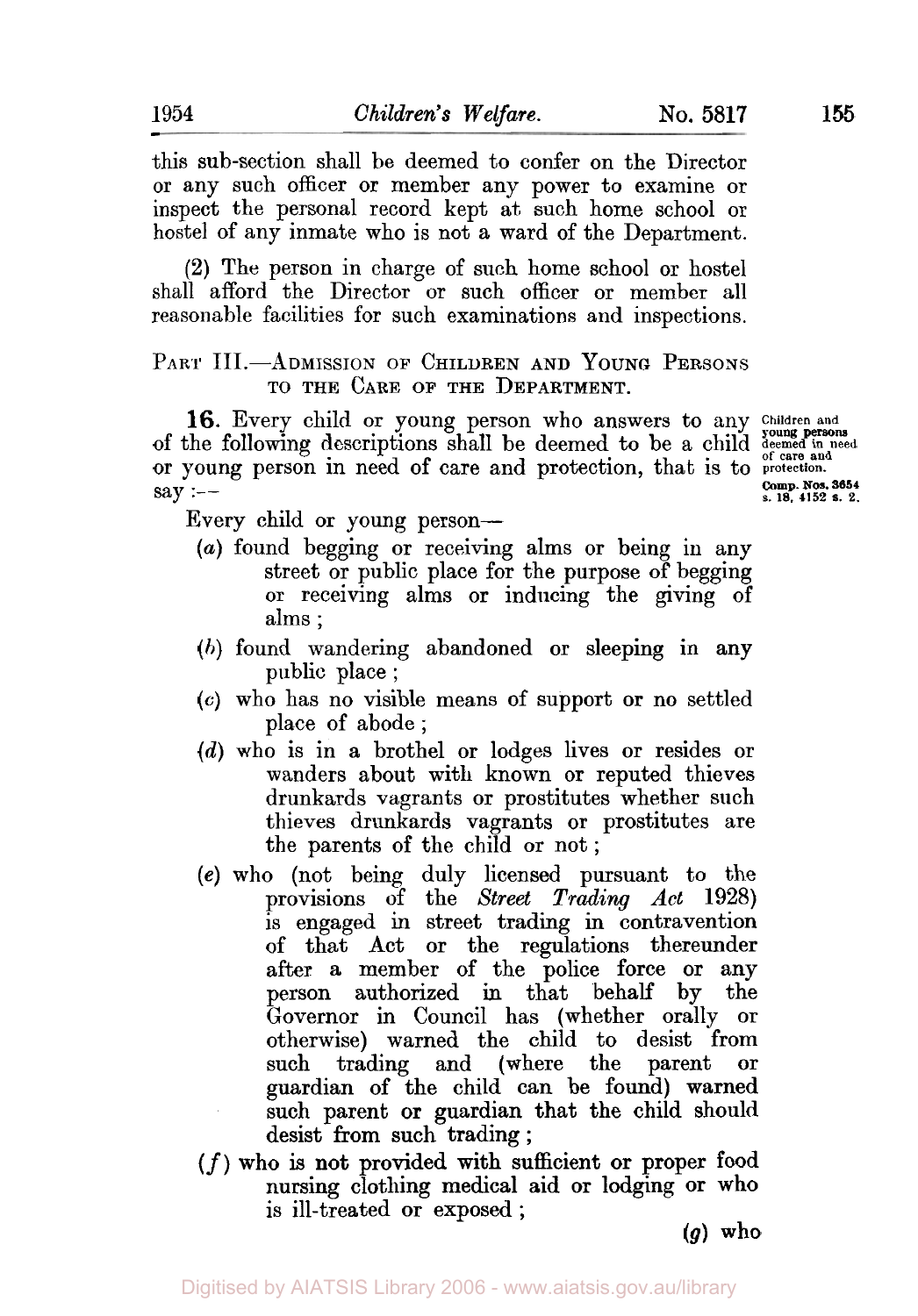- *(g)* who takes part in any public exhibition or performance referred to in Part VIII. whereby
	- the life or limbs of the child taking part is endangered ;
	- *(h)* who is in the care and custody of any person unfit by reason of his conduct or habits to have the care and custody of the child or young person ;
	- *(i)* who is living under such conditions as indicate that the child or young person is lapsing or likely to lapse into a career of vice or crime ;
	- $(i)$  who is exposed to moral danger;
	- **(k)** who is required by law to attend school and who without lawful excuse has habitually absented himself from school and whose parent has, in respect of such absence, been convicted under Division two of Part III. of the *Education Act* 1928.

**Children and 17.** (1) Every child or young person found by any member of the police force or by any person authorized (whether generally or in any particular case) by the Minister in any of the circumstances enumerated in the last preceding Court. Con No. 3654 Section may be immediately apprehended by such member **S. 19.** or person without warrant. **young persons** 

> (2) Such member or person shall forthwith make an application (to be called a protection application) in the prescribed form to a Children's Court that the child or young person named in the application should be deemed to be a child or young person in need of care and protection.

> **(3)** Any child or young person who is apprehended under this section shall be taken to the nearest reception centre of the Children's Welfare Department or otherwise disposed of in accordance with the *Children's Court Act*  1928 and as soon as practicable thereafter shall be brought before the Court.

**Court proceedings on protection application. Comp. No. 365 s.** *20.* 

and protection<br>to be brought<br>before **before Court.** 

> **18.** Whenever any child or young person is brought before the Court as aforesaid the Court shall proceed to hear **<sup>4</sup>**the application and if it is established to the satisfaction **of**  the Court that the child or young person so named in the application is in need of care and protection the Court may order that he be admitted to the care of the Children's Welfare Department. **19.** (1) Any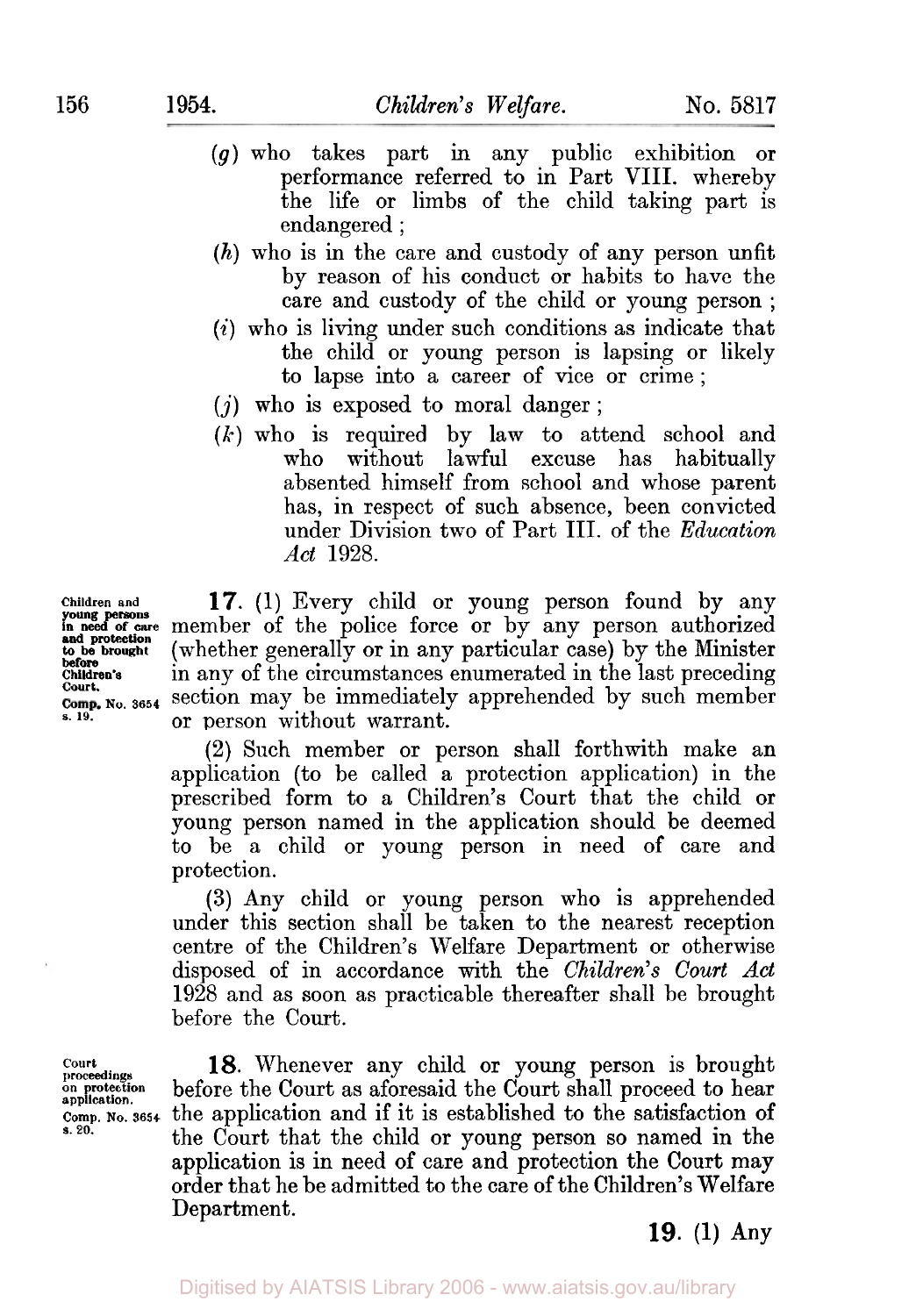**19.** (1) Any person having the care and custody of a **Admission to** child or young person whom he deems to be beyond his  $\frac{6}{u}$  uncontrollable ability to control may apply to a Children's Court to children and have him deemed to be uncontrollable and admitted to comp. No. 3654 the care **of** the Children's Welfare Department.

**(2)** On the hearing of the application the Court may grant or refuse such application and make an order accordingly.

20. (1) Where any child is without sufficient means of *Admission of* support and no available legal proceedings can be taken *Department owing to*  to obtain sufficient means of support for such child, any **of or**  parent guardian or person having the care and custody of **guardian.**  the child may apply in the prescribed form to the Director  $\frac{Comp. No. 3654}{s. 24}$ that the child be admitted to the care of the Children's Welfare Department.

(2) On receipt of the application the Director shall make such inquiries as he thinks proper.

**(3)** The Director may require any person whom he believes to be in a position to do so to furnish to him a confidential report as to the circumstances or the financial transactions of the applicant or of the spouse or children of the applicant or (where the applicant is not the parent) of any parent of the child ; and every person who on being required to do so by the Director fails to furnish a report within a reasonable time or furnishes a report containing any statement which is wilfully untrue in any particular shall be liable to a penalty of not more than Fifty pounds or to imprisonment for a term of not more than six months.

**(4)** The Director shall, unless he deems such a course  $un necessary, refer the$ magistrate or a special magistrate appointed pursuant to this Act for further investigation and report and recommendation.

 $(5)$  The magistrate shall—

- *(a)* notify the applicant of the time and place of hearing ;
- *(b)* investigate the matter of the application ;
- *(c)* on completion of his investigation forward to the Director a report thereon with a recommendation whether **or** not the application should be granted.

**s. 22.** 

**circumstances**